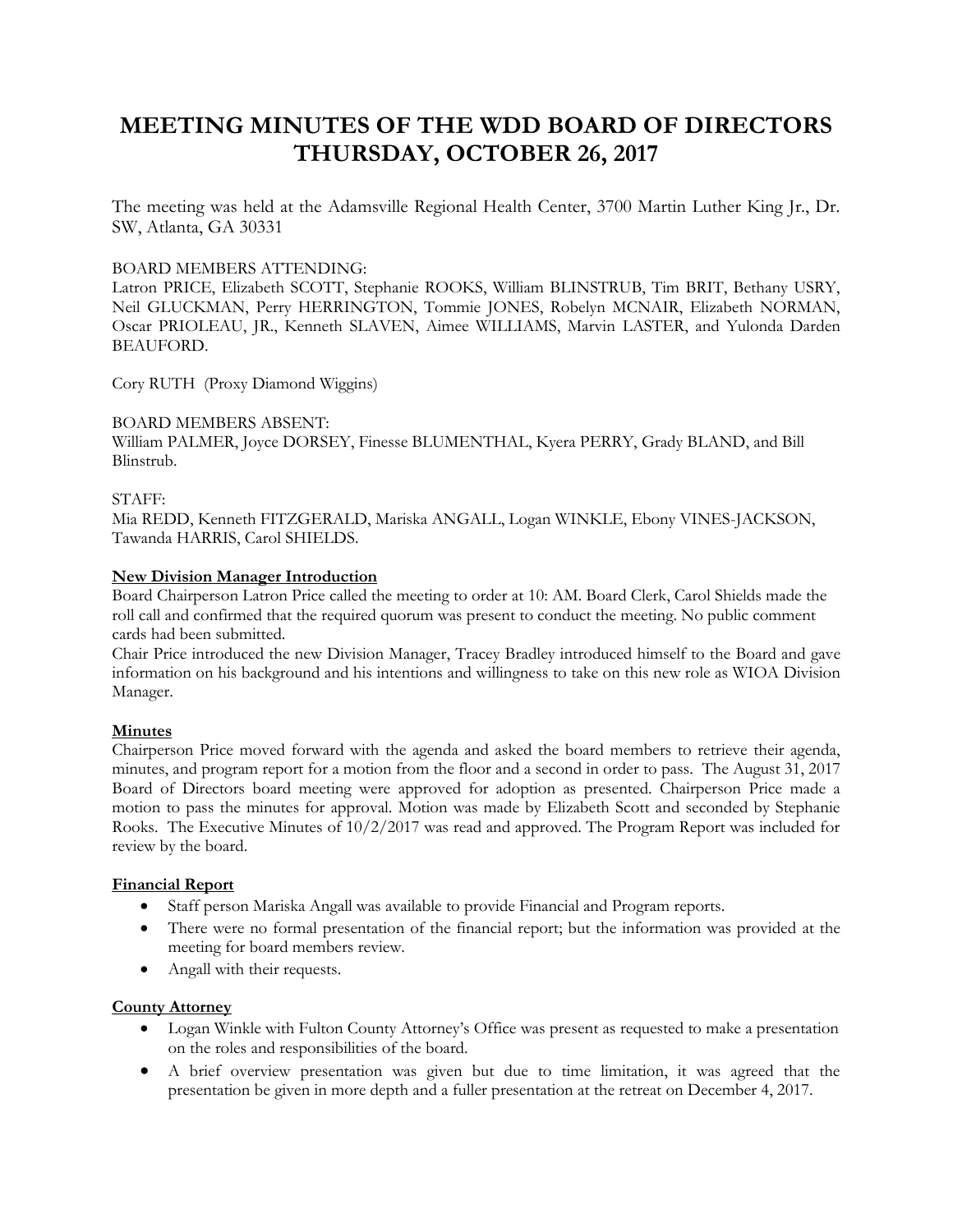# **DISCUSSIONS**

#### **Funding returning to the State**

- Chairperson Price ensued with the topic of discussion returning of \$300,000 to the state of GA
- The focus of this meeting was the return of \$300k in funding that was designated for our youth population ages 16 to 24.
- The Board is advocating that the State, not only reconsider the appropriation of the \$300k, but award additional funding to serve Fulton youth who represent the largest opportunity and need in the State.
- Chairperson Price indicated that this meeting is about advocacy as a team and that he views the \$300k as a leverage point to advocate for more funds.
- The Board is hoping the Fulton County Board of Commissioners will conduct a full review of the Workforce Development agency aligning with the Board and staff to ensure our Workforce staff has the tools and the capacity to make the investments in serving our youth.
- A special task force board was organized to address these obligations of funds. A motion was moved by Robelyn McNair and seconded by Tim Birt to organize a special taskforce board.
- Members that agreed to volunteer on the board were Stephanie Rooks, Perry Herrington, William Laster, Tim Birt, and Elizabeth Norman.

## . **Retreat**

- A retreat for the LWDB was discussed. The Chair and Board Member Stephanie Rooks agreed that the retreat would help them to learn their roles and responsibilities as a Board Member. The retreat would be to simply come together and learn information because it would be very valuable for the work of the Board in the future.
- The Chair for this Taskforce, Perry Herrington, will organize the retreat. The retreat will be handled by the Board Visibility and Development. Perry Herrington along with his committee will organize the retreat with coordination from the staff, Carol Shields, Kenneth Fitzgerald, and Board members Stephanie Rooks, and Chairperson Latron Price.
- The retreat will be held at Atlanta Technical College complimentary of Yulonda Darden Beauford on Monday, December 4, 2017 from 9AM to 2PM.
- Topics of discussions:
	- 1. Role and responsibilities of the board members by County Attorney's Office
	- 2. New Member Orientation to understand strategic plan
	- 3. Update from Workforce Agency in terms of where we stand in terms of assessments for the past year in terms of results or outcomes and accomplishments
	- 4. Types of challenges the staff is having in terms of delivery to our community
	- 5. Changes in the bylaws
	- 6. Report of Financials/Budgets
	- 7. Staff involvement: Provider Relations, overview of Workforce, Financials, legislative updates, etc.
	- 8. Requesting staff involvement in setting up for the retreat with Board Visibility and Development
	- 9. Collaboration with City of Atlanta, Cobb County, and other WIOA area
	- 10. Others topics by Chair Latron Price
- Perry Herrington and the staff will discuss further the retreat agenda.
- Robelyn McNair made a motion to move for the retreat for December 4, 2017 and seconded by Stephanie Rooks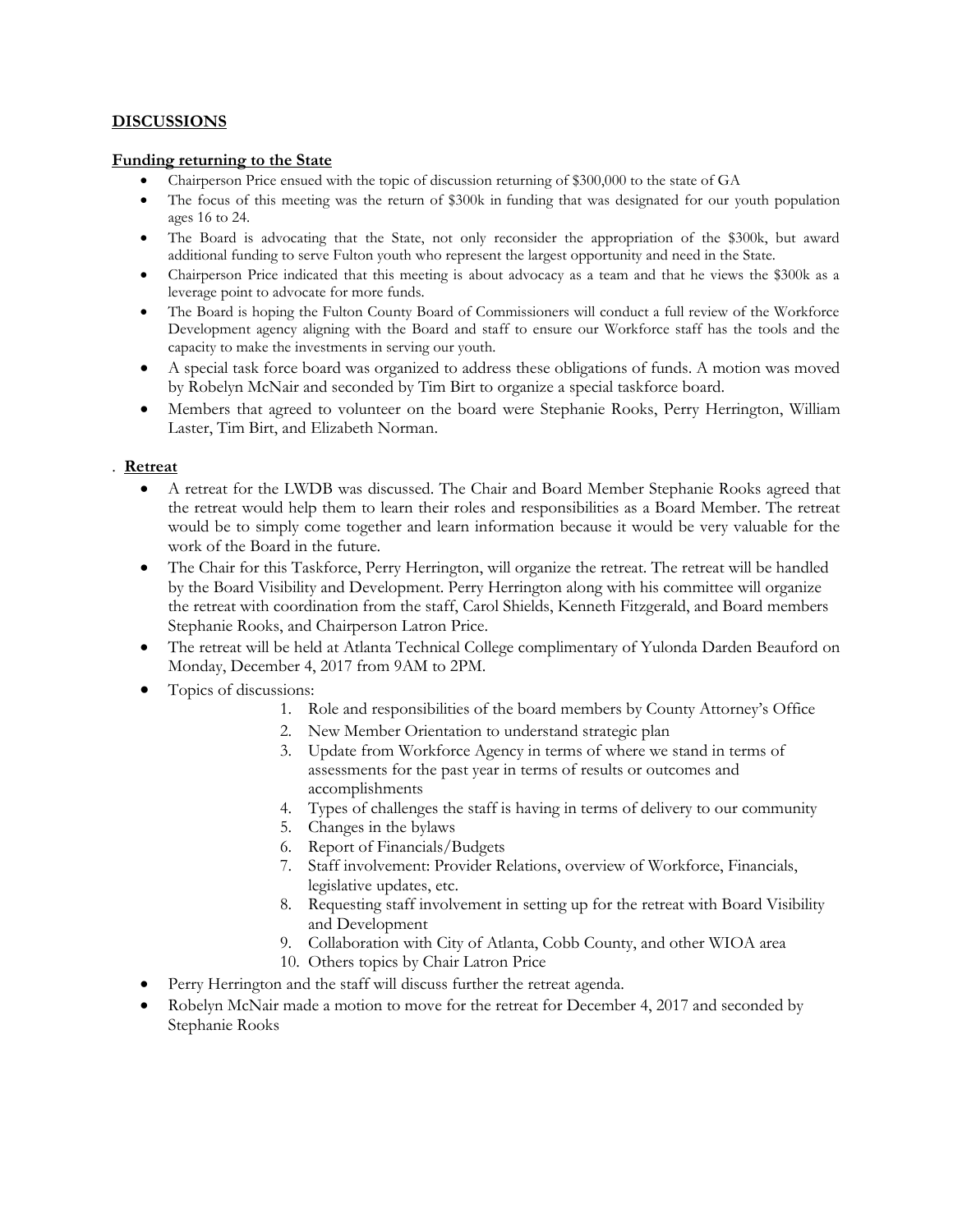# One Stop Shop Operator

- The One Stop Shop Operator is a federally funded mandated program.
- The Board voted and approved for the One Stop Shop Operator.
- Attorney Logan Winkle clarified that this is a one year contract with four renewal periods which is approved by the Fulton County BOC. Due to the county not being allowed to execute contracts in excess of one year.
- Robelyn McNair made a motion to move to accept the One Stop Shop Operator and seconded by Pete Hayley.

# **VOTING ITEMS**

# **Board Visibility and Disability**

- The Board recommended that Chairperson Price forward a letter and call Board Member, Kyera Perry, to inquire of her interest in the board.
- If there is no response, board member, Kyera Perry, will be removed from the board due to not attending any board members since being approved by the board.
- Discussion ensured concerning the website update. The Board is requesting the website information be updated which is necessary for informational purposes about Workforce Development.
- The staff agreed to make every effort to get the website updated and the board is requesting an update by November 18, 2017.
- Discussion ensured concerning the replacement of Murray Williams with Yulonda Darden Beauford.
- The board reviewed the packet of Ms. Beauford to include the Member Referral Letter, Application and Resume.
- Based on recommendation of Ms. Yulonda Darden Beauford, Perry Herrington moved that the board accept the new candidate for approval and it was seconded by Elizabeth Scott.

# **Quality Assurance and One Stop Operator**

- The meeting was turned over to Aimee Williams Chair of Quality Assurance.
- Quality Assurance is requesting a new program to be added by a current provider, Fortis College for the Dental Assistance Program to the Eligible Provider List. Motion was made by Stephanie Rooks to move the dental assistant program with Fortis College to grant the opportunity to provide training for the community.
- Additions to the Eligible Provider List are CEFGA (Construction Education Foundation of Georgia and United Youth of America.
- Providers on administrative hold are Atlanta Tech College; TMCA (Training Services and FAKS Allied Health and Technology Center.
- A provider closure is Malik College
- Project Pace was discussed by Tracey Bradley, Division Manager. This organization is coming into the area with jobs and the state workforce is requesting partnership as a conditional support.
- The board did not vote on Project Pace. Additional information is needed. Tracey Bradley was given authority from the board to investigate other opportunities to come into our community.

# Hiring Event

- The Hiring Event held on October 11, 2017 at the GA International Center was discussed. It was noted that it was a great and successful hiring fair.
- There were over 2000 participants that attended.
- One hundred forty 1(140) people received jobs.
- Special recognition to Jennifer Peterson and other team members with Business Services for working very hard to make the hiring fair a success.